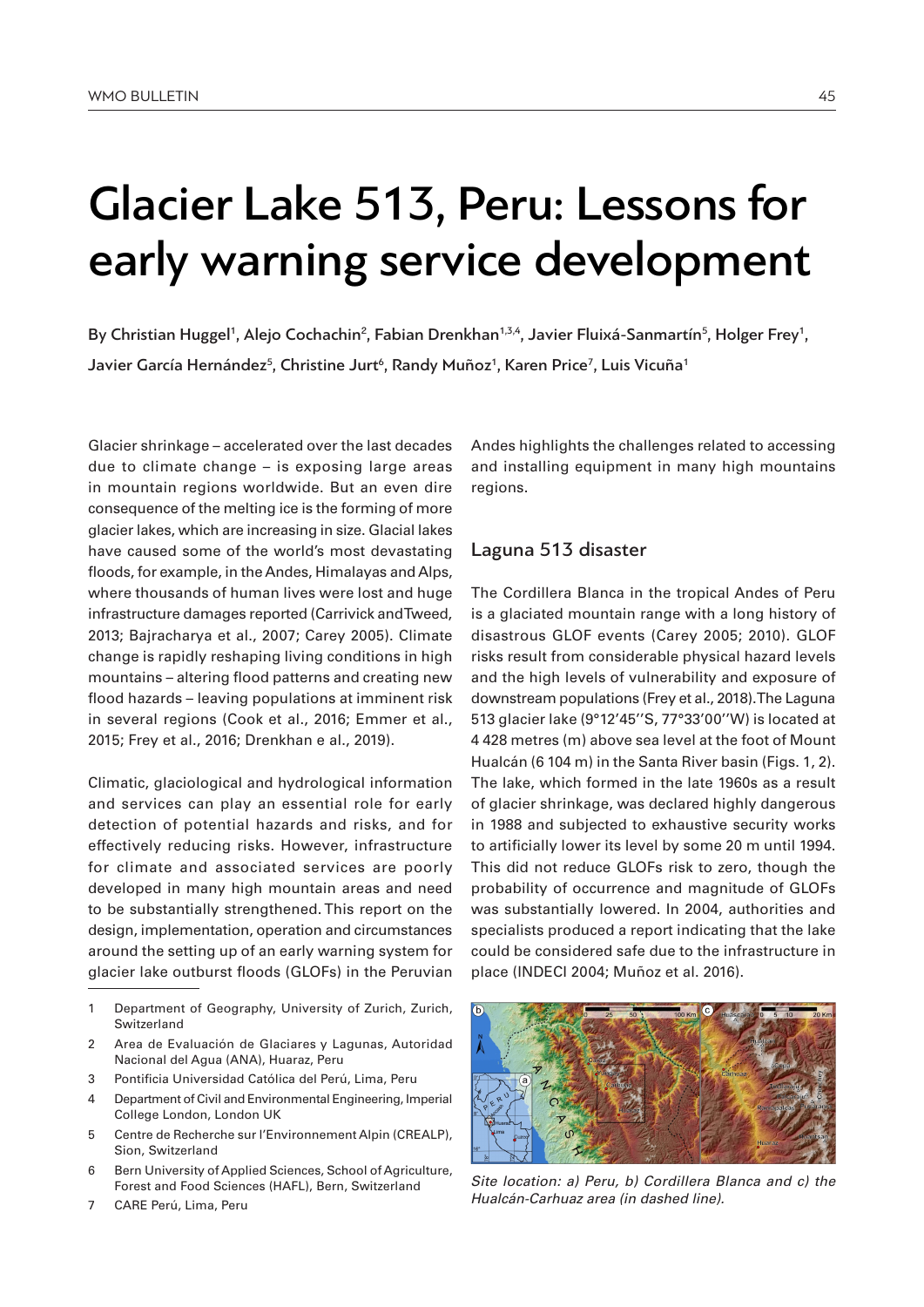

*Overview map of Lake 513 and Carhuaz, indicating the 2010 ice avalanche source zone producing the GLOF that reached down to Carhuaz.* 

However, Laguna 513 was heavily impacted when a 450 000 cubic metres (m3) rock-ice avalanche detached from the southwest slope of Mt. Hualcán (Carey et al., 2012) (Fig. 2) on 11 April 2010, at about 8 a.m. local time. The avalanche caused a tsunami-like push-wave on the lake, resulting in a dam spillover despite the over 20 m freeboard. Traces of the wave indicate an overtopping of the dam by about 5 m – corresponding to a wave height of about 24 to 25 m – with a peak discharge of rate of several tens of thousands m3 per second (Schneider et al., 2014). The resulting GLOF damaged several bridges, water service infrastructure along its trajectory and eventually reached the debris fan of the city of Carhuaz (about 20 000 inhabitants), where the coarse material of the GLOF was deposited. A total of 0.7 km2 of agricultural land was buried and the Santa Valley highway was affected, but no lives were lost.

Local and national authorities, as well as Peruvian and international experts, met in the weeks following the disaster to discuss ways to better protect people and their assets in future incidents. As a result, plans for a GLOF Early Warning System (EWS) were initiated in 2011 and implemented within three years. The GLOF EWS, the first in the Andean region, was established in the framework of the Glacier Project (www. proyectoglaciares.pe) with financial support from the Swiss Agency for Development and Cooperation (SDC). CARE Peru and the University of Zurich jointly implemented the EWS in close collaboration with the municipality of Carhuaz and the National Water Authority of Peru (ANA) and its Office for Glacier and Lake Evaluations (former Glaciology and Water Resources Unit - UGRH) in Huaraz.

# Development and implementation of a GLOF Early Warning System

The design, organization and operation of the GLOF was structured to adhere to internationally recognized EWS components (cf. Fluixá-Sanmartín et al., 2018):

- 1. risk knowledge
- 2. monitoring and warning
- 3. dissemination and communication
- 4. response capability.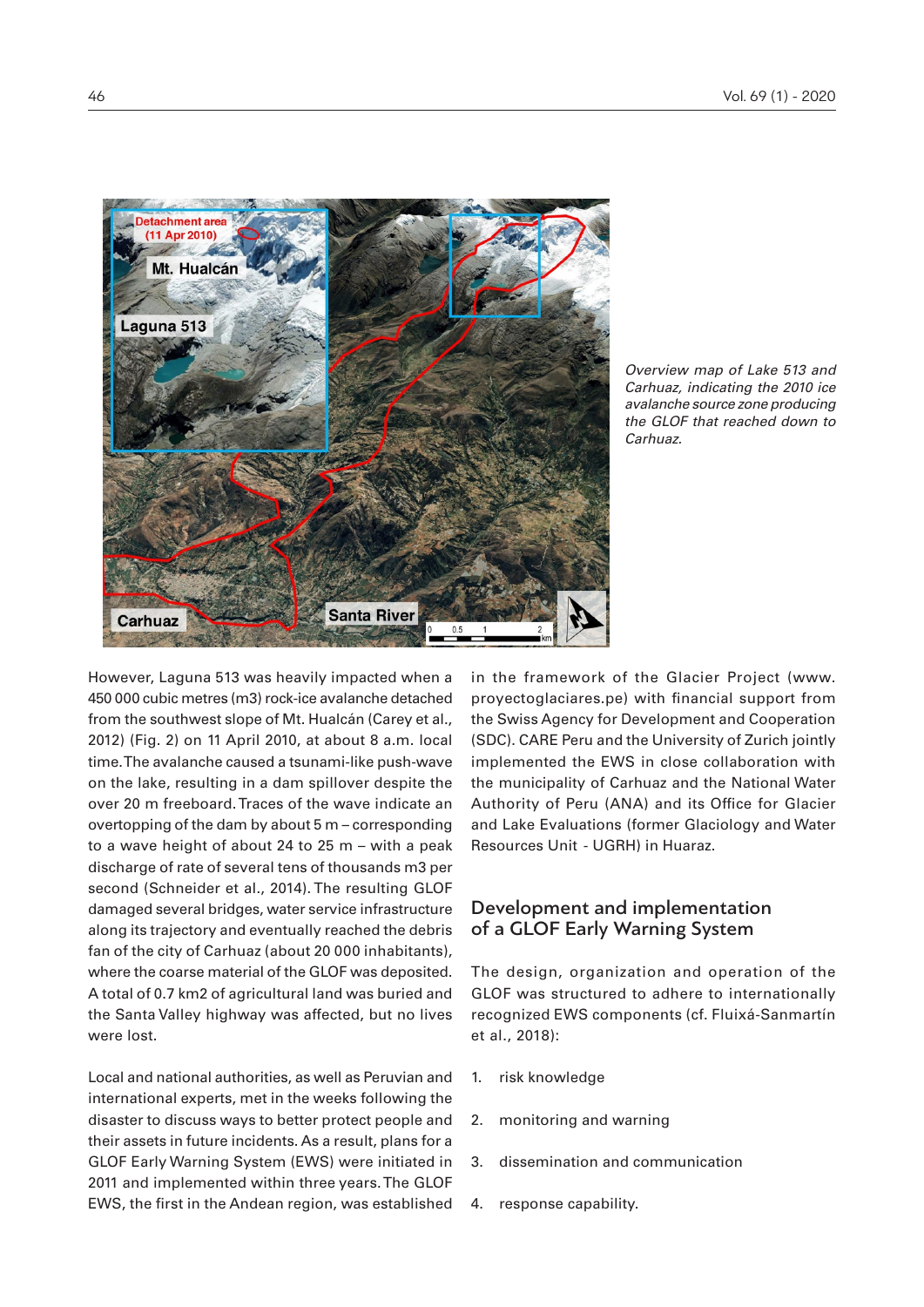#### Risk knowledge

Understanding the risks encountered at a particular location is fundamental for the design of an EWS. Risks can be assessed using established methods that analyze physical hazards by means of critical indicators and thresholds (in this case related to the different components involved in the GLOF process), exposure of people and assets (e.g. infrastructure) and the vulnerability (e.g. social, economic) of the elements at risk. Comprehensive risk assessments for GLOFs are rare (Allen et al., 2016) and complex because GLOFs are typically the results of a cascade of triggering and propagating mass flow processes (Schneider et al., 2014; Westoby et al., 2014).

The 2010 GLOF served as a reference to analyze the physical hazards by simulating the process cascade with an iterative approach of coupled, physically-based numerical mass movement and hydrodynamic models (RAMMS and IBER). This model chain was then used to simulate three potential future scenarios of different magnitudes (small, medium, large) and corresponding probabilities of occurrence (high, medium, low, respectively). This hazard assessment procedure followed international standards and was in line with the recently established guidelines of the International Commission on Glacier and Permafrost Hazards in Mountains (www.gaphaz.org), a joint commission of the International Association of Cryopsheric Sciences (IACS) and the International Permafrost Association (IPA). The modelling, together with field surveys, resulted in a GLOF hazard map for local communities and city of Carhuaz (Schneider et al., 2014) (Fig. 3). Exposure and vulnerability were assessed using publicly available data sources (such as census data) and additional surveys in the catchments.

However, risks are perceived in very different ways by different actors. It is a challenge to understand and take these differences in perception into consideration but this is essential for wide user acceptance and the long term success of risk reduction measures. Repeated workshops were conducted in the different communities of the catchment to learn about the risk perceptions and priorities of local leaders and people. At a later stage, ethnographic studies, which included longer (several months) research visits with the local communities, were also conducted in the catchment. These were important to gain more in-depth understanding of how local people perceive their natural environment, and the relationships they maintain with mountains, glaciers and lakes that surround them. This led to a deeper understanding of how they perceived the diverse types of risks and how they understood the connections between those risks and those involved in the GLOF EWS project. Thereby cultural and political aspects were highlighted and people's concerns about water came to the fore, that is water availability, mostly in terms of access to water (e.g. water rights, allocation).

#### Monitoring and warning

Monitoring and warning are central elements of an EWS. Monitoring instruments and technical measuring must be set up to detect hazards so that timely warnings can be issued. The challenge is to identify the environmental processes and variables that are critical to the early detection of an extreme event (such as a GLOF) – and that are measurable by sensors. The insights and improved understanding of the processes gained from the reconstruction of the 2010 outburst and the modelling of potential future scenarios (risk knowledge element) served to identify where and what to measure and monitor. Knowledge about GLOF travel times – from triggering to reaching population centres – are, for instance, critical for the design of an EWS and for later visualization and planning with local authorities and communities (see "Dissemination and communication").

Reference projects for GLOF EWS were rare at the time of the design for Laguna 513 (2011/2012), and completely non-existent for the Latin American region. The "art" in such a design is in taking account of all possible flood trigger processes while measuring the point that still allows for timely warning. The different types of flood trigger processes – ice avalanches, moraine instabilities, rock slope failures – strongly depend on local conditions. It is critical to adequately understand the physical environment and interplay of processes that can result in different GLOF scenarios.

The harsh, extreme physical environment in which glacier lakes (as origin of GLOFs) form are often the biggest challenge. At high altitudes, such as that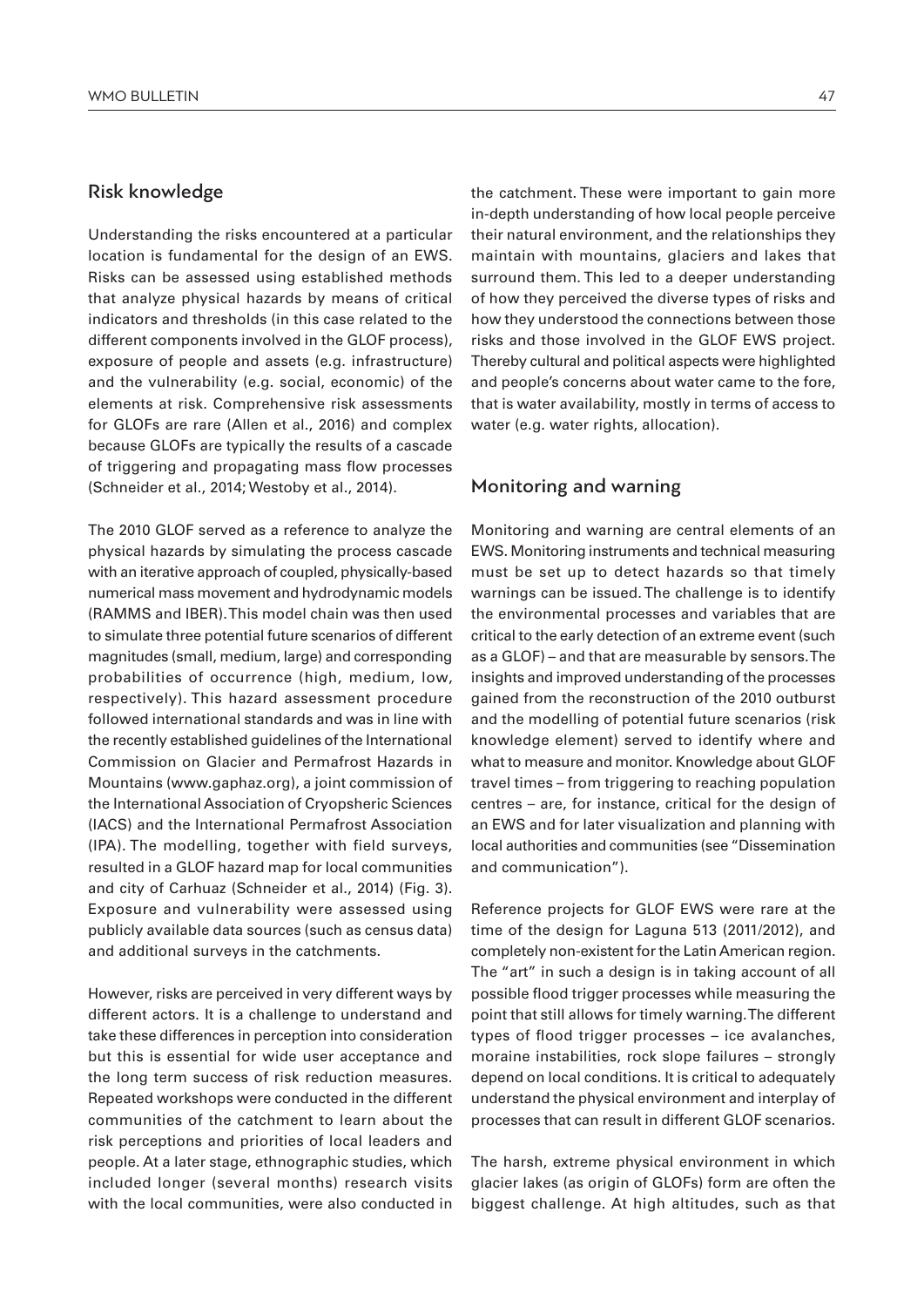

of Laguna 513, there are large daily temperature fluctuations, long periods of cloudiness, heavy precipitation and high solar radiation as well as a steep topography in what is a remote environment. All of these factors need to be considered in the design and implementation. The GLOF EWS adventurer/ scientists had to make provisions for reduced energy, for complications with data transmission from the sensors and the limited access for sensor installation and frequent following-up and maintenance.

Another crucial element for monitoring and warning, in particular for an EWS in extreme environments such as in this case, is the redundancy in the system. Even in a well-calibrated and tested EWS, a sensor or data transmission failure is likely to occur at some point, sufficient redundancy is indispensable to avoid that sensor failure results in EWS failure as a whole.

An addition problem is funding the long term maintenance of the EWS. Small municipalities with limited budget have other priorities like investing in health and education services.

With the knowledge and information gathered, the local and international team worked together, each contributing their expertise, to design an EWS that would overcome the challenges of Laguna 513. The design comprised two stations – a main station at the Laguna 513 dam and a station in the Pampa Shonquil,

which would include meteorological measuring instruments – a data centre in the municipality of Carhuaz, a warning station in the community of Pariacaca, and a repeater station for transferring the signal from the lake to the data centre (Fig. 3).

The stations were equipped with the following instruments:

- 1. Data centre Carhuaz (2 640 m a.s.l.): receiving antenna, screen with real-time data access, server for data storage, infrastructure for launching alarms.
- 2. Repeater station (3 189 m a.s.l.): receiving and sending antenna.
- 3. Station Laguna 513 (4 491 m a.s.l.): 2 cameras taking photos every 5 seconds during daylight times, one looking at the face of Mt. Hualcán, one observing the dam. 4 geophones located close to the station, continuously measuring and sending data in 5 second intervals, in order to detect potential mass movements (e.g. ice avalanche) impacting the lake. Receiving and sending antenna and data logger.
- 4. Station Pampa Shonquil (3 600 m a.s.l.): river discharge station (using pressure sensor), meteorological station with sensors for measuring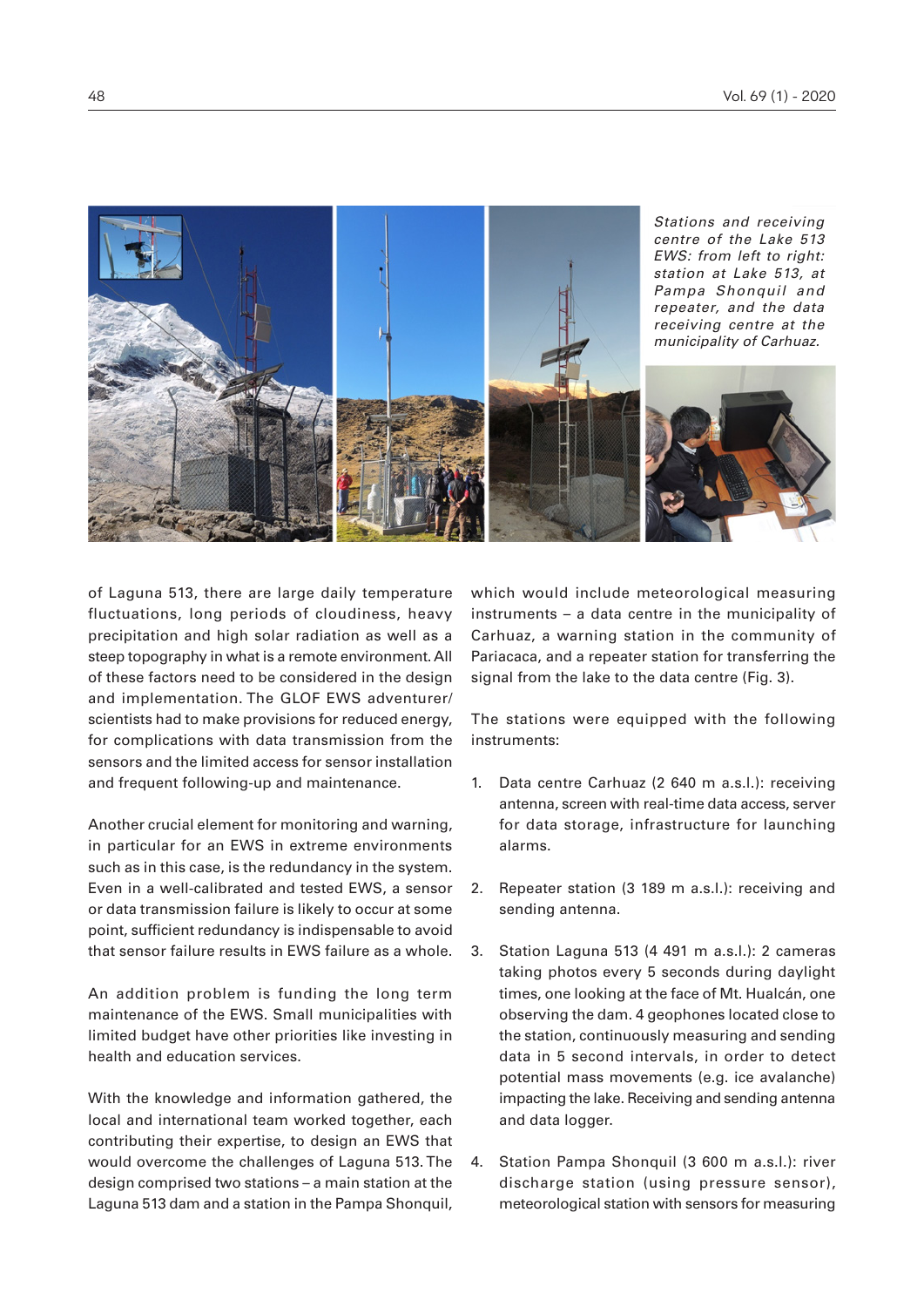air temperature and humidity, precipitation, wind speed, and solar radiation. Sending antenna and data logger.

5. Information receiving and warning station at Pariacaca (3 138 m a.s.l.): the monitoring system informs locals about events at Laguna 513 and sirens activated from the Data Centre Carhuaz to facilitate evacuation.

All stations were equipped with solar panels and batteries for energy generation and storage, however energy availability remained a limiting factor, in particular at the glacier lake station as the peaks of the Cordillera Blanca experience a high frequency of cloud coverage. Each station had a mast where most of the instruments were fixed, a concrete lockable box for the electronic equipment, and a protective fence. Emergency power aggregates were available in the municipal building to prevent data losses and interrupted access during blackouts.

The geophones (devices recording ground movements and converting them into voltage) were the principle instruments used for registering a potential GLOF trigger. The back-up cameras could be used to get an overview of the current situation and, particularly during the test phase of the system, for relating geophone measurements to the magnitude of (avalanche) events. The pressure sensor in the riverbed at the Pampa Shonquil station added redundancy to the system and, if calibration measurements were taken, could be used to continuously record runoff. Later, it was planned to install wire sensors in the river channel bed below Laguna 513 that would detect unusually high and dangerous river flow discharge, which could be applied in debris flow warning systems.

A permanently manned hut with wardens next to the station at Pampa Shonquil was an important element of the EWS, especially for consideration of redundancy. Its main purpose was to control the freshwater intake for the municipality of Carhuaz but the location gave the wardens a perfect view towards Laguna 513, they could radio warnings to the authorities in case of an event (as was the case in the 2010 event).

For security, all data is first stored in the data logger at each respective station, then transmitted at 5-second intervals to the data centre server, which has a cloud back-up. All data are directly transferred to a website that permits real-time remote access. In the data centre itself – a separate office in the municipality of Carhuaz – a screen continuously displays the data from this webpage.

Warning protocols represent essential elements of an EWS. The protocol documents and defines warning procedures, typically differentiating a number of warning levels and associated actions as well as the responsible institutions, organizations or committees and people. Local, regional and national laws, rules and guidelines had to be taken into consideration in the Laguna 513 warning protocol. The members of the Local Emergency Operation Centre, civil defense, selected government officials and the mayor, whose authority it is to launch the evacuation alarm, had to be involved. Accordingly, the protocol was accompanied by a list of responsible persons and their phone numbers. It defined three warning levels – yellow, orange and red – plus a normal green baseline level and how these warning levels are reached and what type of actions need to be taken. To this purpose, thresholds of physical variables and processes had to be determined based on sensor measurements. Definition of these thresholds is critical and involves an extended period of calibration and testing, typically of many months, especially if no prior measurements are available as in the case of Laguna 513.

#### Dissemination and communication

If measurements on a geophone surpasses a defined threshold, a short message to immediately check EWS data and information is automatically sent to the mobile phones of all the responsible personnel identified in the warning protocol. The subsequent steps to be taken are based on the action plan and on the available data. Alarms cannot be automatically launched by the EWS because, under Peruvian law, only the mayor can authorize an evacuation.

Carhuaz's alarm module has two long-range acoustic sirens and the capacity to send predefined text messages to community and district leaders and stakeholders such as school principals, hospital chiefs, the police and firefighters. Communities upstream of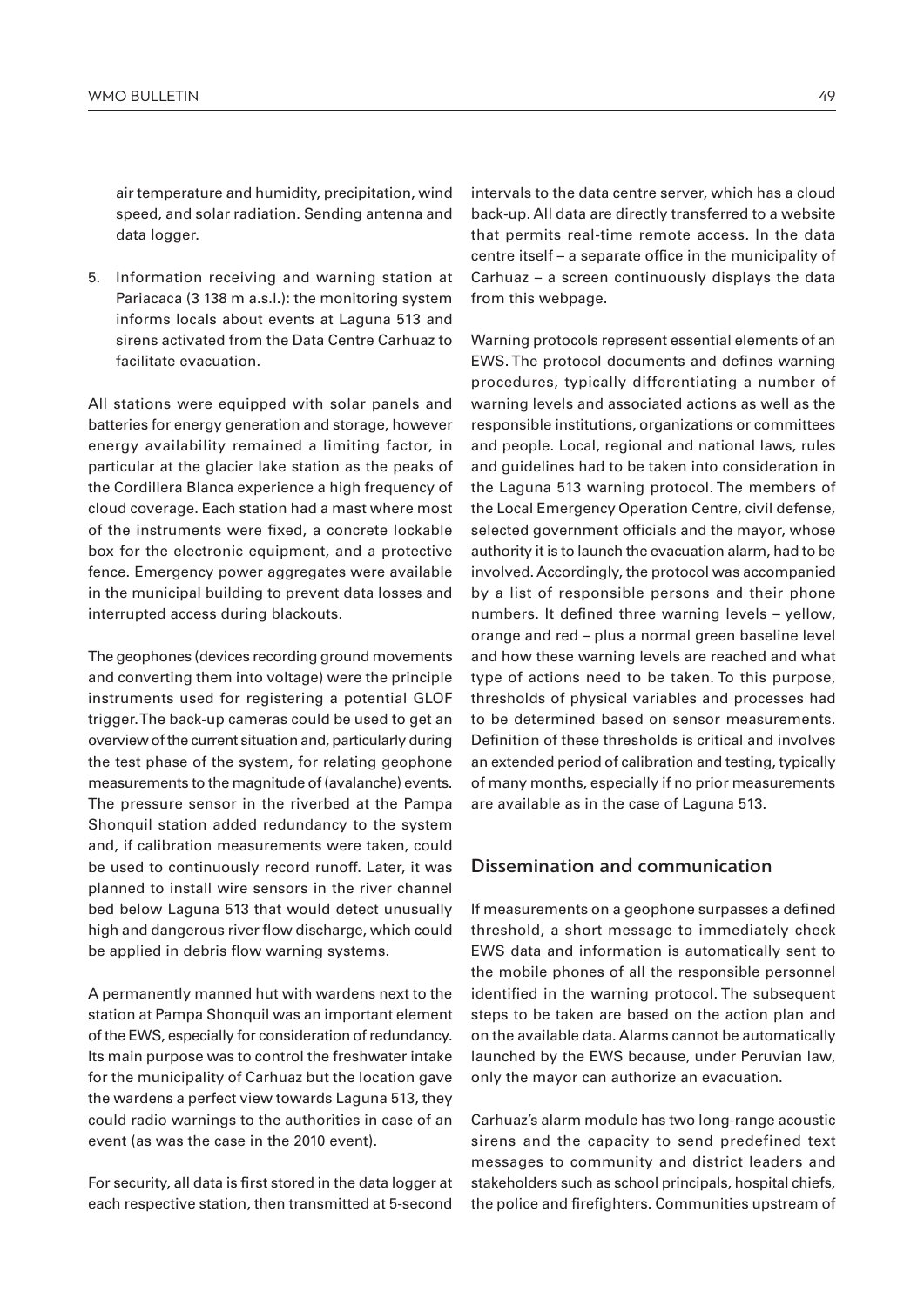Carhuaz receive warnings and associated information through the Local Emergency Operation Centre and the central authorities of Carhuaz. Pariacaca, which is on the flood pathway, has a warning station with sirens. Furthermore, the EWS protocols were adapted to fit with the Peruvian protocols for risk assessment, allowing communication with the National Emergency Operations Centre at Lima to ask for help (Muñoz et al. 2016).

#### Response capability

The ability of people at risk to appropriately respond to the levels of warning issued is possibly the most critical element of an EWS – it is also the most susceptible to failure as the last element of the EWS chain. Failures or errors along the monitoring and warning chain have to be accommodated such that this last element is not adversely affected or threatened.

For the Laguna 513 EWS, information sessions were held with the population at risk. During these, the concept and functionality of the EWS, as well as its potentials and limitations, and clear instructions on actions that have to be taken in case of an alarm were explained and discussed. The instructions include the directive to immediately escape the endangered zones, and a clear indication of the evacuation routes and safety zones. A detailed map with all evacuation routes was prepared by the civil defense of Carhuaz on the basis of the hazard map developed in the risk knowledge phase of the EWS GLOF design. Emergency simulations are scheduled several times a year for the entire country as Peru's seismic risk is very high. Such simulations, some of them taking place at nighttime, have been used to expose both the population as well as the responsible authorities to a test evacuation und near-realistic conditions, and to familiarize them with the EWS of Laguna 513.

## Operational aspects and lessons learned

In 2010, when discussions and activities related to the GLOF EWS started, Carhuaz was the main local actor and the centre for data and information reception. However, the technical, operational and social dimensions of the EWS were beyond the capacity of such a small city. Long-standing national and international expertise – necessitating regular presence on site and permanent joint capacity building and exchange with local people and authorities – was indispensable to address the challenges. In July 2015, full responsibility of the EWS was handed over to the local authorities in a ceremony attended by representatives from the local, provincial and national governments of Peru, from the Swiss government, and from local communities and schools as well as national and international experts. By that time, the EWS had made headlines in the Peruvian, Swiss and international media.

In 2016, much of the central tropical Andes, including the Cordillera Blanca region, was affected by a strong drought. In normal years, after a long dry Austral winter season, farmers count on the start of the rainfall season in October. In 2016, no rainfall was recorded in October and November.

After first requests to remove the EWS by some local inhabitants (cf. Fraser, 2017), farmers got desperate and rumors started to spread that the rain gauges and antennas of the EWS at Laguna 513 were responsible for the lack of rainfall. In a rather dramatic turn of events – driven by community-level power policy factors and weak communications from authorities on the extraordinary meteorological events – a large number of locals gathered at Laguna 513 on 24 November and decided to dismantle the EWS station at the lake. Reactions at the local, national and international levels were vigorous. There was animated disorderly mix of supporters of the EWS on social media. Others expressed incomprehension, disgust, shame and critiqued the voluntarily exposure of lives at risk by this destructive action.

The destruction of the station affected the monitoring and warning components of the EWS from a technical and operational point of view. But service could be maintained thanks to the wardens located at the intermediate site (Pampa Shonquil). Response capabilities and institutional mechanisms were not affected. However, it was crucial to understand the root causes of this action.

The results of intensive research into the incident, which centred on social sciences, are summarized below. The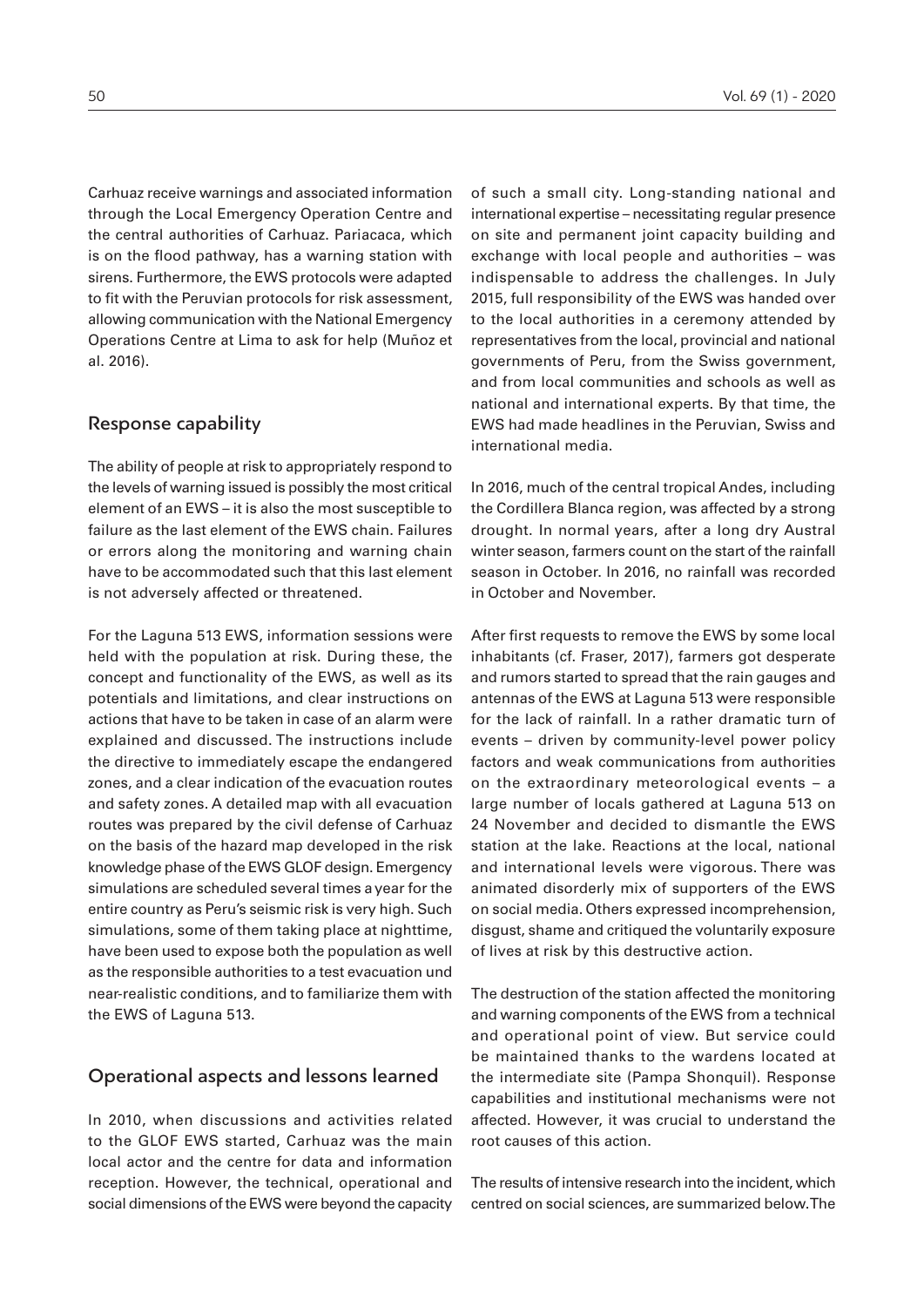lessons learned are relevant for the development of climate and warning services beyond Peru.

- The dismantlement of meteorological and EWS stations by local people is not unique to this site, nor to Peru. Similar incidents have occurred in other regions, such as Himalayas, Andes and Alps of Europe, though those experiences were poorly documented.
- Local intra and inter-community conflicts, as well as distrust and biases against the participation of, and installations from, external institutions, can have a strong, but invisible, impact on acceptance.
- The relation of local (risk exposed) people to their natural environment and their perceptions of different risks strongly determines their attitude towards risk reduction efforts. Local perspectives may differ substantially from government or technical and scientific perspectives. For instance, local people can have intimate relations with mountains, glaciers and lakes as places of spirituality and the origin of life. Hence, a GLOF may be understood as a reaction of, for example, a glacier (as a mountain spirit) and a lake (as a being) to human disturbance or inappropriate human behavior. Traditional knowledge and narratives have to be recognized and acknowledged as part of a constructive dialogue and in finding acceptable solutions.
- As a consequence, the acquisition of a profound understanding of the social, political and cultural conditions, particularly in terms of power dynamics, is a prerequisite for early warning as well as more generally for climate adaptation service development. It is necessary for collaboration among diverse people, actors and experts, including local populations, physical and social scientists, engineers, local governments, technical governmental institutions, and non-governmental organization (NGOs). It is encouraged to give the social sciences a more prominent role.
- Authorities often believe that an EWS is primarily a technical measuring and data transmission system. The recognition that an EWS also consists of institutional, social, cultural and political

components is fundamental because an EWS can only be operational if all components fulfill their function. Furthermore, it is critical that the local authorities and people understand that an EWS cannot reduce risks to zero – its main objective is to avoid harm to human lives. Therefore, it needs to be accompanied by other risk reduction measures, in particular appropriate land-use planning.

## Conclusion

EWS in extreme environments, such as glacier lakes, bring many challenges. The system needs to be carefully designed to achieve robust energy provision, smooth and reliable data transmission, measurement of critical physical variables and the required degree of redundancy. Many months of system calibration are indispensable. Local authorities must clearly understand this. In addition, maintenance of the EWS needs to be budgeted annually by the local authorities to guarantee the sustainability of the system.

The Laguna 513 EWS has become the model for several other EWS in the Peruvian Andes (e.g. Huaraz-Palcacocha, Urubamba-Chicón) and beyond. While the experience and capacity development can be replicated, it is also crucial to acknowledge that every location is an individual case with special characteristics that need appropriate attention.

## References

Allen, S.K., Linsbauer, A., Randhawa, S.S., Huggel, C., Rana, P., Kumari, A., 2016. Glacial lake outburst flood risk in Himachal Pradesh, India: an integrative and anticipatory approach considering current and future threats. Nat Hazards 84, 1741–1763. https://doi. org/10.1007/s11069-016-2511-x

Bajracharya, B., Shrestha, A.B., Rajbhandari, L., 2007. Glacial Lake Outburst Floods in the Sagarmatha Region. Mt. Res. Dev. 27, 336–344. https://doi.org/10.1659/ mrd.0783

Carey, M., 2010. In the Shadow of Melting Glaciers: Climate Change and Andean Society. Oxford University Press, Oxford.